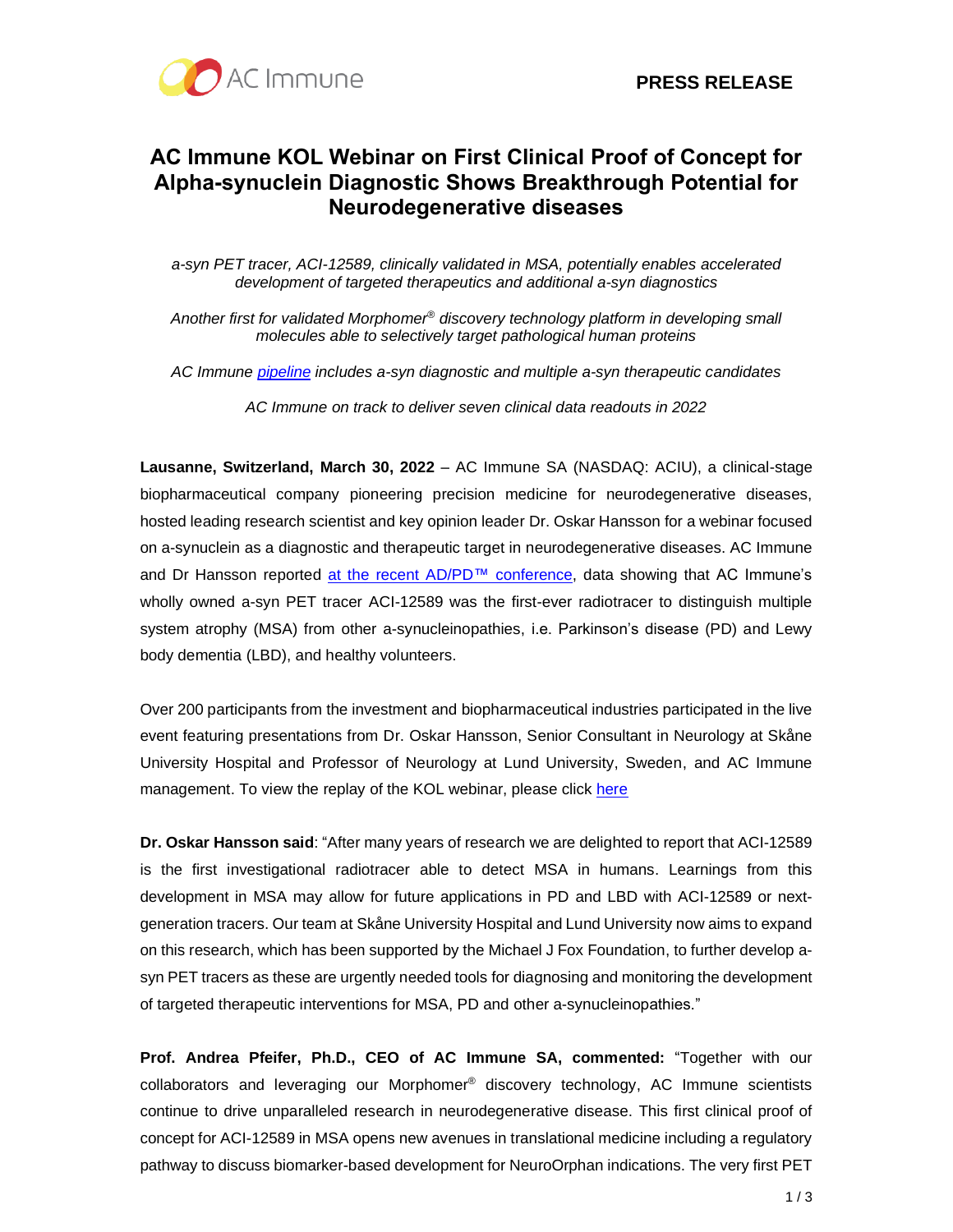images of a-syn in living human brains represent a fundamental advance for the whole neurodegenerative research community. Differentiating MSA from other a-synucleinopathies using this radiotracer will enable more efficient trials, thanks to more accurate patient selection and improved measurements of the impact of targeted therapies. We believe this will accelerate the development of therapeutics for MSA, PD and DLB and contribute to realizing the promise of precision medicine for neurodegenerative diseases. Importantly, an effective tracer will potentially enable the diagnosis and selection of patients with early-stage disease, thereby improving the chances of successfully developing vaccines to reduce or prevent disease progression."

During the Webinar, Dr. Hansson provided key points on ACI-12589 data from the first clinical proof-of concept study:

- ACI-12589 shows a rapid brain uptake and fast signal equilibrium
- Standardized Uptake Value Ratio (SUVR) can be used with occipital or cerebellar grey reference region
- Strong binding in expected regions in MSA and complete separation of MSA from other a-synucleinopathies and controls
- ACI-12589 is a promising PET tracer supporting a diagnosis of MSA and a-synuclein drug target engagement

In addition to diagnostic candidates, like ACI-12589, the AC Immune [pipeline](https://www.acimmune.com/pipeline/) includes small molecule, antibody and vaccine therapeutic candidates targeting a-syn, and other hallmarks of neurodegenerative diseases such as tau and abeta. This year, the Company anticipates reporting a total of seven data readouts on its clinical programs in Alzheimer's disease, PD and NeuroOrphan indications.

ACI-12589 is derived from AC Immune's clinically validated Morphomer® technology platform, which accelerates the design, development and synthesis of conformation-specific, brain penetrant small molecules ideal for use in CNS indications. The Morphomer<sup>®</sup> platform has generated significant revenues for AC Immune from partnerships with industry leaders in diagnostics and pharmaceutical development and has yielded a growing [pipeline](https://www.acimmune.com/pipeline/) of therapeutic and diagnostic candidates in clinical and preclinical development.

## **About AC Immune SA**

AC Immune SA is clinical-stage biopharmaceutical company that aims to become a global leader in precision medicine for neurodegenerative diseases, including Alzheimer's disease, Parkinson's disease, and NeuroOrphan indications driven by misfolded proteins. The Company's two clinically validated technology platforms, SupraAntigen<sup>®</sup> and Morphomer<sup>®</sup>, fuel its broad and diversified pipeline of first- and best-in-class assets, which currently features ten therapeutic and three diagnostic candidates, six of which are currently in clinical trials. AC Immune has a strong track